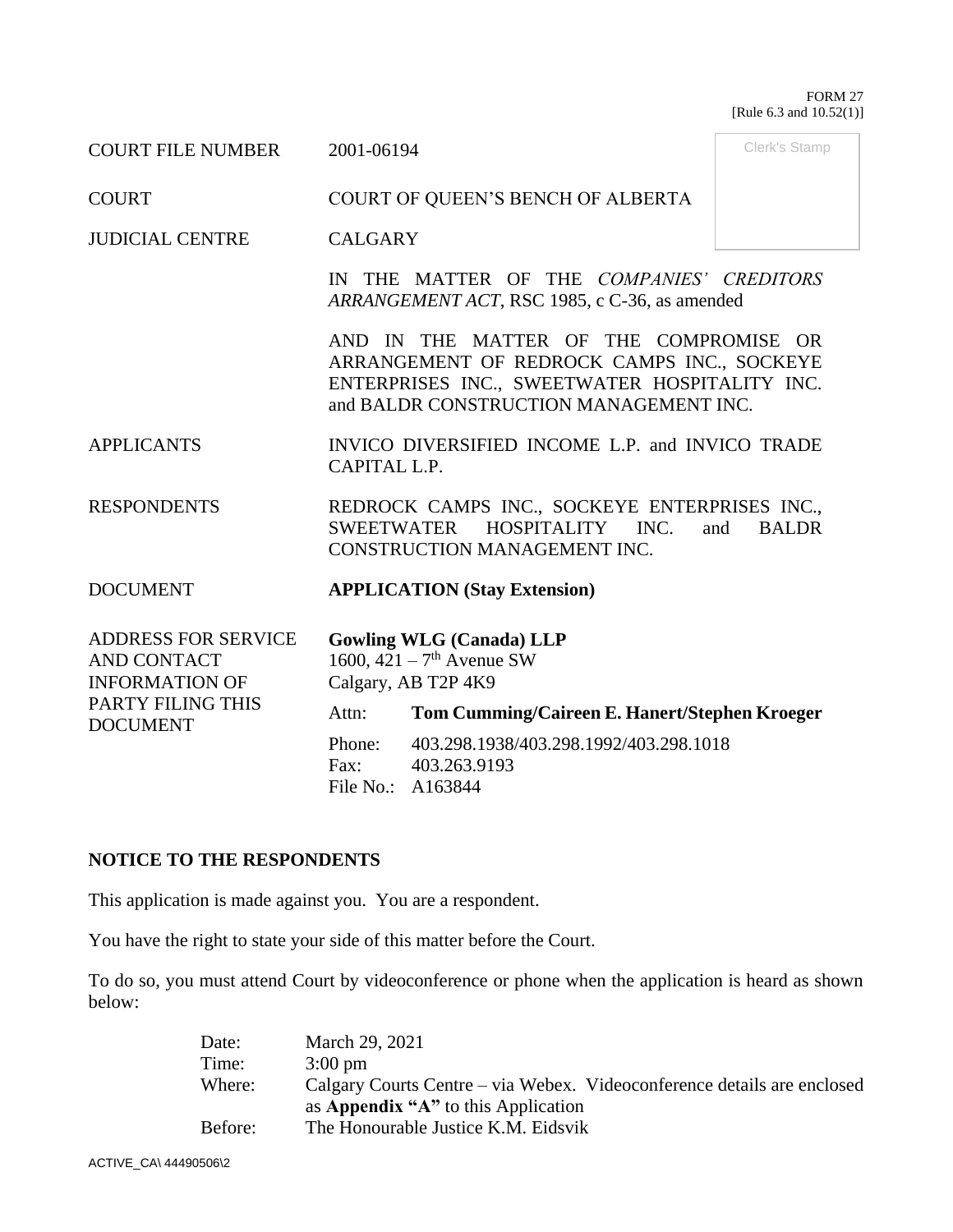Go to the end of this document to see what you can do and when you must do it.

### **Remedy claimed or sought:**

- 1. The Applicants Invico Diversified Income L.P. ("**IDI**") and Invico Trade Capital L.P. ("**ITC**" and together with IDI, "**Invico**") seek an order pursuant to the *Companies' Creditors Arrangement Act*, RSC 1985, c C-36, as amended (the "**CCAA**") substantially in the form attached as **Schedule "A"** hereto:
	- (a) extending the Stay Period as defined in the Initial Order granted in these proceedings by the Honourable Justice B.E.C. Romaine on May 13, 2020 (the "**Initial Order**"), up to and including May 14, 2021 (the "**Stay Extension Order**");
	- (b) abridging the time for service of notice of this Application and supporting materials, abridging the time for service to the time provided, deeming service good and sufficient, and declaring that no other person is required to have been served with notice; and
	- (c) such further and other relief as counsel requests and this Honourable Court may grant.

### **Basis for this Relief:**

- 2. On May 13, 2020, this Court granted the Initial Order which, among other things: (a) declared Redrock Camps Inc. ("**Redrock**"), Sockeye Enterprises Inc. ("**Sockeye**"), Sweetwater Hospitality Inc. and Baldr Construction Management Inc. ("**Baldr**") are companies to which the *Companies' Creditors Arrangement Act*, RSC 1985, c C-36, applies; (b) granted a stay of proceedings up to and including May 25, 2020 (the "**Stay Period**"); (c) approved the interim financing agreement among the Companies, as borrowers, and IDI, as lender (the "**Interim Financing Agreement**"); and (d) appointed BDO Canada Limited as Monitor of the Companies in these proceedings.
- 3. Invico is the senior secured lender of the Companies and the interim lender of the Companies approved by this Court in the Initial Order.
- 4. Since the date of the Initial Order, this Honourable Court has extended the Stay Period through a series of orders granted May 25, July 14, September 15 and November 26, 2020 and February 8, 2021. The Stay Period is currently set to expire on March 31, 2021.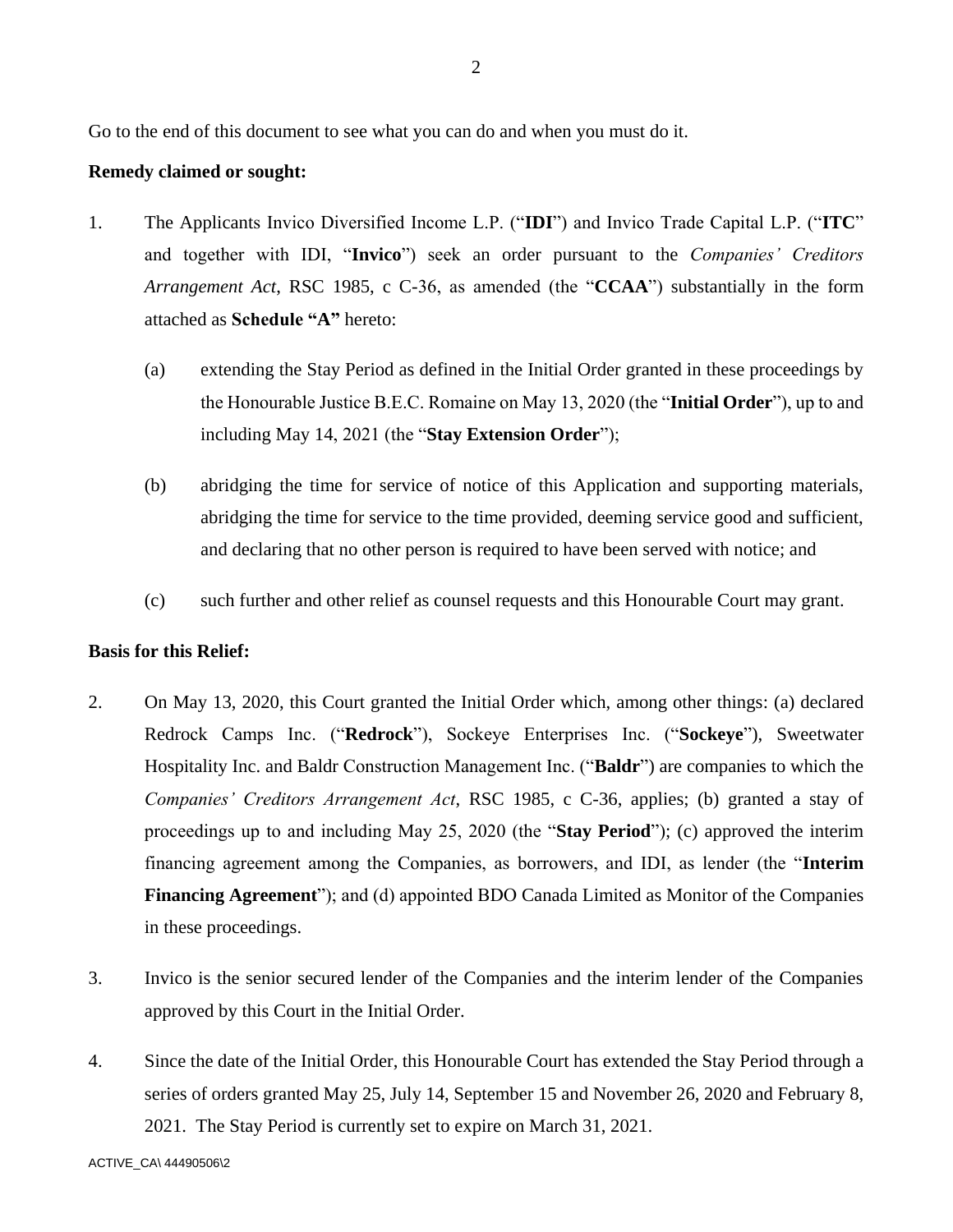- 5. On December 8, 2020, Justice C. Dario affirmed an order approving the sale transaction contemplated by an agreement of purchase and sale between the Monitor, for and on behalf of Sockeye, as vendor, and Invico, as purchaser.
- 6. On February 18, 2021, Justice R.A. Neufeld granted the following Orders:
	- (a) An order (the "**SAVO**") for the approval of an asset purchase and sale transaction contemplated by the asset purchase agreement dated January 26, 2021 between Redrock as vendor and Invico Holdings Canada Inc. and Redrock Camps LP as purchasers (the "**Purchase Agreement**") and the assignment of the Included Contracts (as defined in the Purchase Agreement) listed in Schedule "E" to the SAVO;
	- (b) A reverse vesting order (the "**RVO**"), pursuant to which all of Redrock's right, title and interest in and to the Excluded Assets (as defined in the Purchase Agreement) are to be vested in Baldr subject to the Redrock Encumbrances (as defined in the RVO), with such Excluded Assets to be held in trust by Baldr for and on behalf of the Redrock Creditors (as defined in the RVO), and transferring to and vesting in Baldr all Excluded Liabilities (as defined in the RVO); and
	- (c) A plan sanction order (the "**Sanction Order**"), *inter alia*, sanctioning and approving the plan of arrangement (the "**Plan**") pursuant to the CCAA and the *Business Corporations Act*, RSA 2000, c B-9, as amended.
- 7. Invico is seeking a further extension of the Stay Period pursuant to the Stay Extension Order to and including May 14, 2021.
- 8. Since February 8, 2021, when the Stay Period was most recently extended by this Honourable Court, Invico has continued to act diligently and in good faith in these proceedings by:
	- (a) finalizing the completion of the transaction to purchase assets from Sockeye (the "**Sockeye Transaction**") and the transactions contemplated by the Plan (the "**Redrock Transactions**");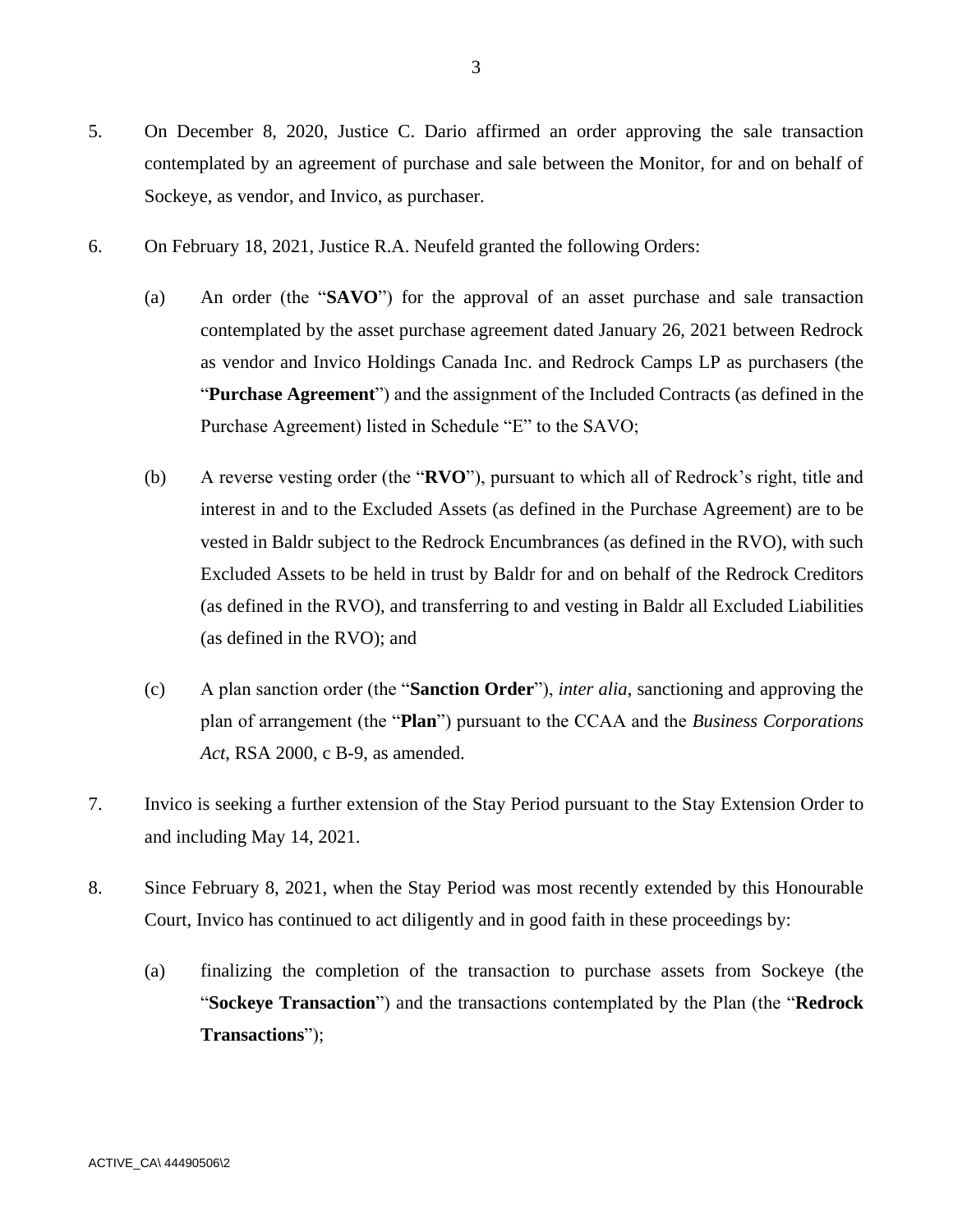- (b) responding to the application for advice and direction of the Monitor in relation to certain priority claims brought by Troy Ferguson, former Chief Executive Officer and President of Redrock;
- (c) arranging for the necessary consents from counterparties to the Included Contracts;
- (d) corresponding with Black Diamond Limited Partnership in respect of its application to set aside notices to disclaim various agreements served by Redrock; and
- (e) reviewing the 13-week cash flows of the Debtors.
- 9. An extension of the Stay Period is required to implement the Sockeye Transaction and the Redrock Transactions and to address various post-closing matters, among other matters. The Sockeye Transaction and Redrock Transactions are anticipated to close on or before April 30, 2021.
- 10. Invico believes that the stakeholders will not be prejudiced by the proposed extension of the Stay Period.
- 11. The Monitor is supportive of the proposed extension of the Stay Period up to and including May 14, 2021.
- 12. Such further and other grounds as counsel may advise and this Honourable Court may permit.

### **Material or evidence to be relied on:**

- 13. Pleadings and materials filed in the within proceedings;
- 14. Eighth Report of the Monitor, to be filed;
- 15. Affidavit of David Hawkins affirmed March 25, 2021, filed concurrently with the within Application; and
- 16. Such further and other materials or evidence as counsel may advise and this Honourable Court may permit.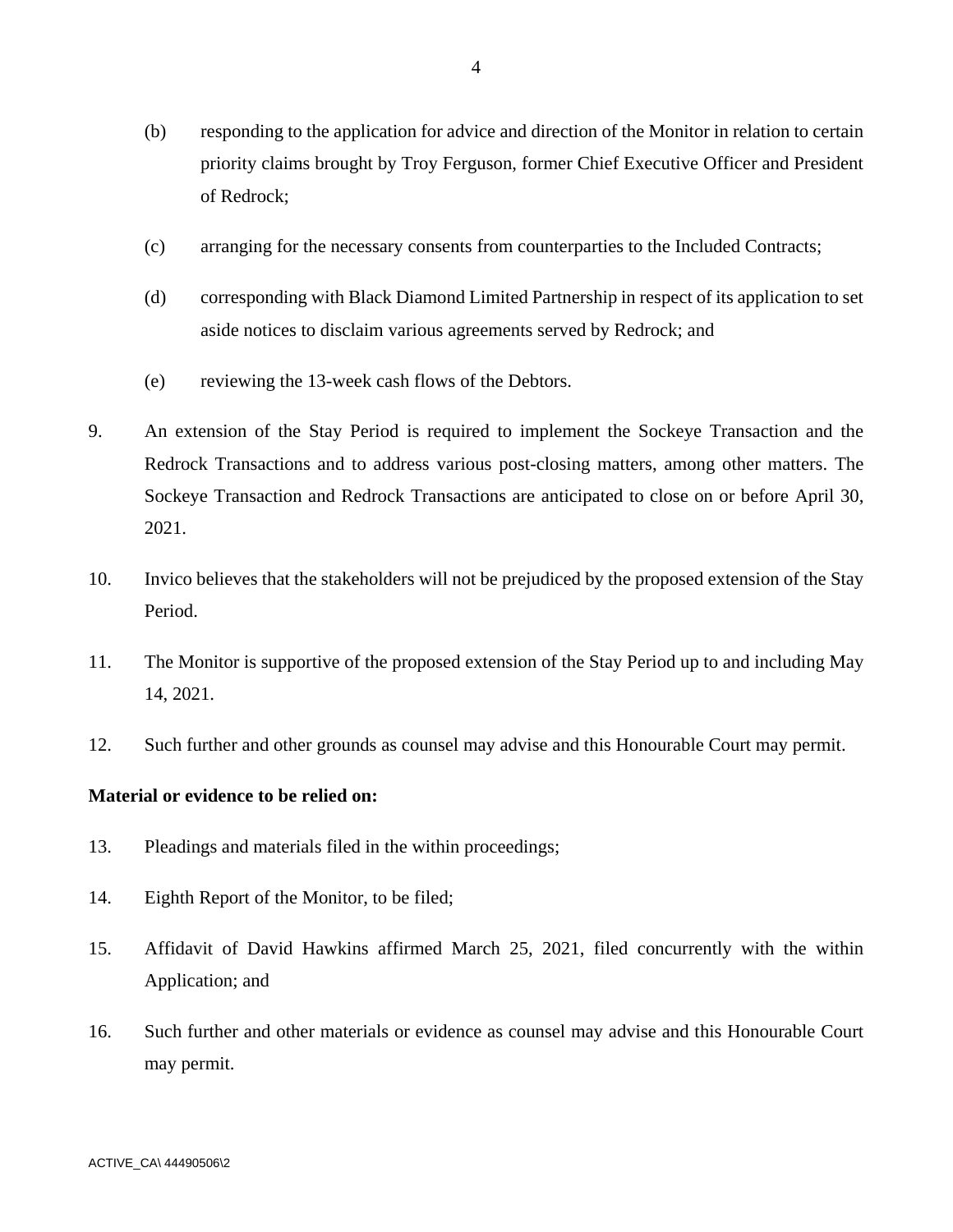### **Applicable Rules:**

- 17. Rules 1.3, 1.4 and 6.3 of the *Alberta Rules of Court*, Alta Reg 124/2010; and
- 18. Such further and other rules as counsel may advise and this Honourable Court may permit.

### **Applicable Acts and regulations:**

- 19. *Companies' Creditors Arrangement Act,* RSC 1985, c C-36, as amended; and
- 20. Such further and other acts and regulations as counsel may advise and this Honourable Court may permit.

### **Any Irregularity Complained of or Objection Relied On:**

21. N/A

### **How the Application is Proposed to be Heard or Considered:**

22. By Webex.

### **WARNING**

You are named as a respondent because you have made or are expected to make an adverse claim in respect of this originating application. If you do not come to Court either in person or by your lawyer, the Court may make an order declaring you and all persons claiming under you to be barred from taking any further proceedings against the applicant(s) and against all persons claiming under the applicant(s). You will be bound by any order the Court makes, or another order might be given or other proceedings taken which the applicant(s) is/are entitled to make without any further notice to you. If you want to take part in the application, you or your lawyer must attend in Court on the date and the time shown at the beginning of this form. If you intend to give evidence in response to the application, you must reply by filing an affidavit or other evidence with the Court and serving a copy of that affidavit or other evidence on the applicant(s) a reasonable time before the application is to be heard or considered.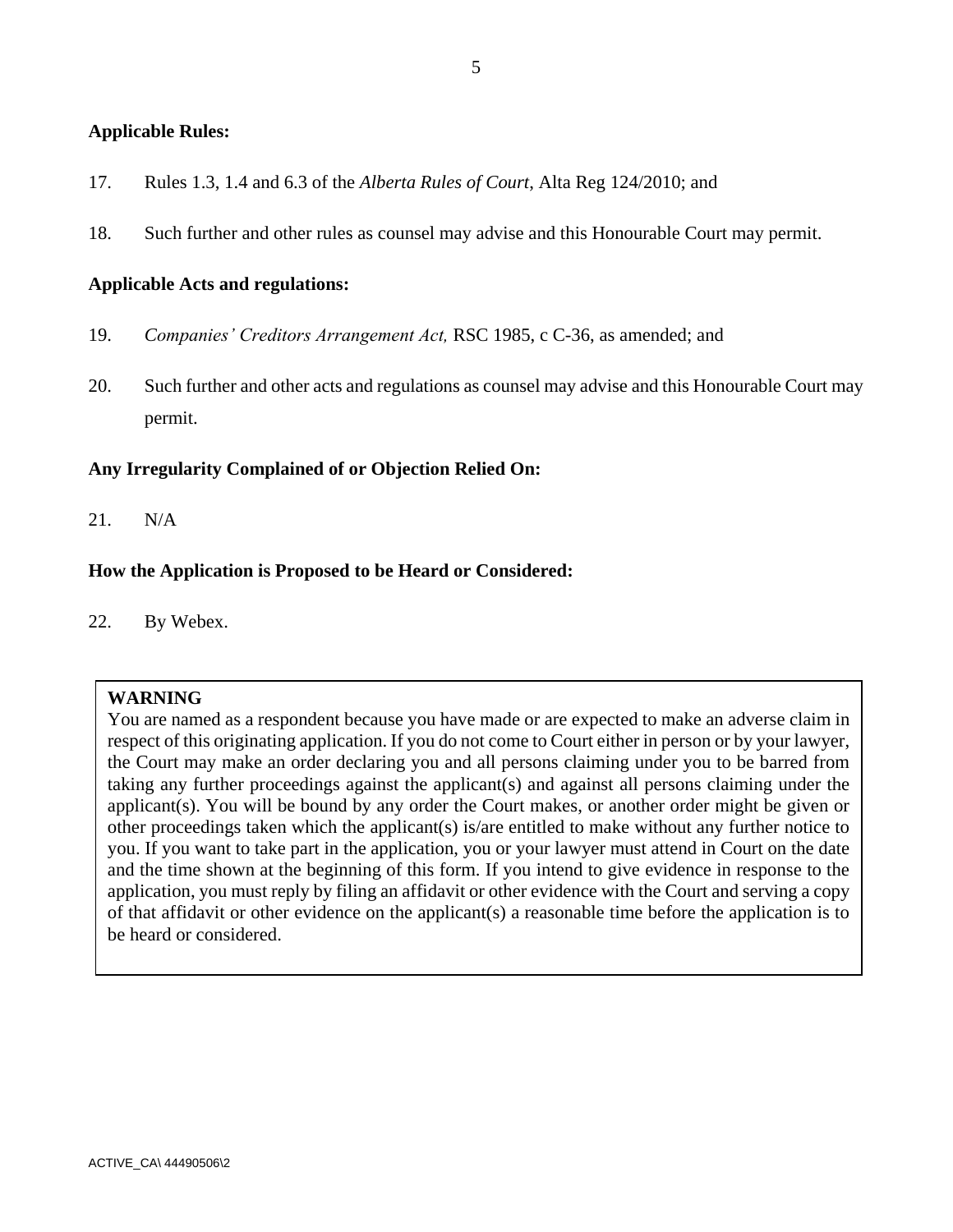# **APPENDIX "A" – WEBEX VIDEOCONFERENCE INFORMATION**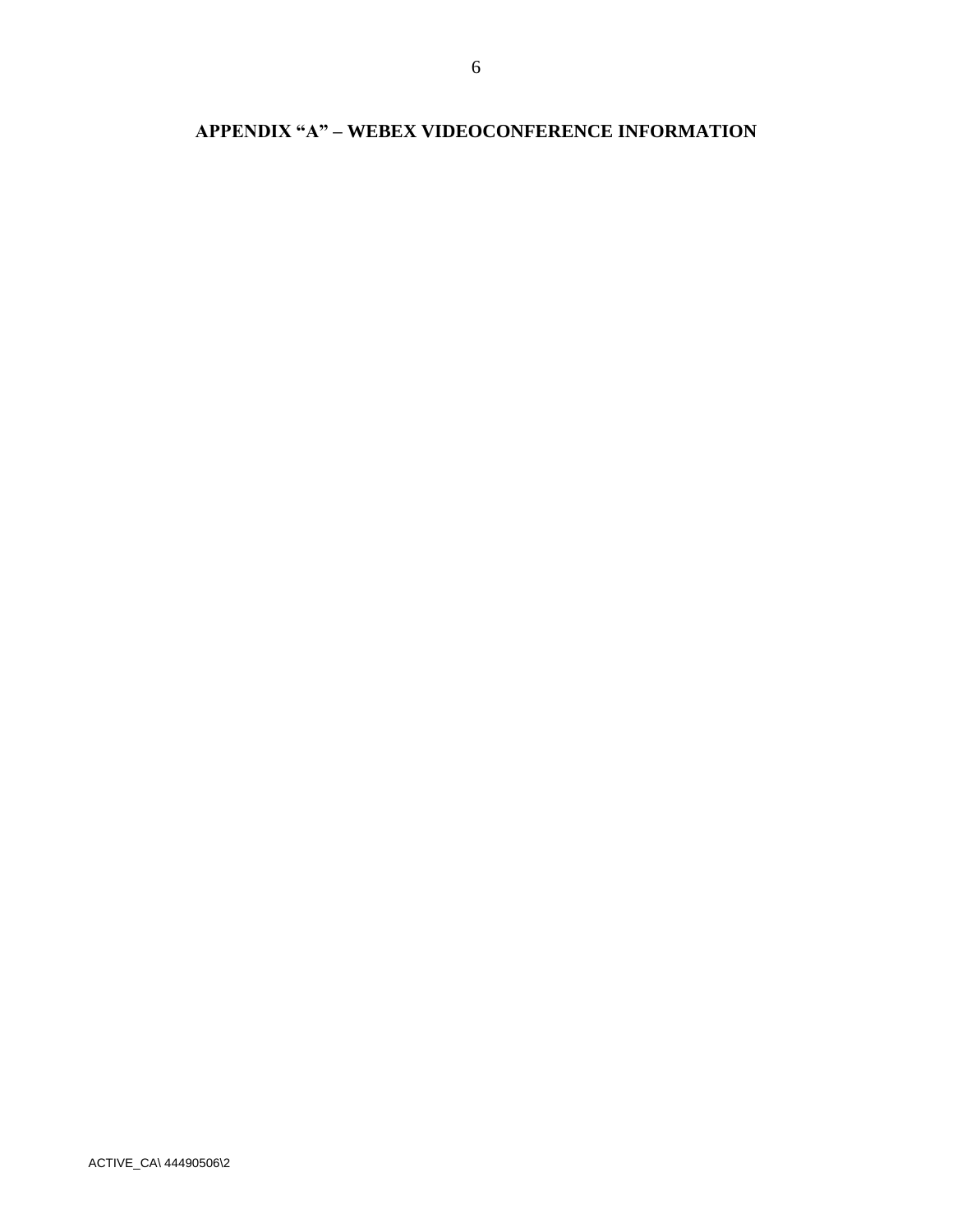# **Virtual Courtroom 60** has been assigned for the following matter:

### Date: Mar 29, 2021 03:00 PM Style of Cause: 2001 06194 - INVICO DIVERSIFIED INCOME LP v. REDROCK CAMPS INC Presiding Justice: EIDSVIK, J

# Virtual Courtroom Link:

### <https://albertacourts.webex.com/meet/virtual.courtroom60>

Instructions for Connecting to the Meeting

- 1. Click on the link above or open up Chrome or Firefox and cut and paste it into your browser address bar.
- 2. If you do not have the Cisco Webex application already installed on your device, the site will have a button to install it. Follow installation instructions. Enter your full name and email address when prompted
- 3. Click on the **Open Cisco Webex Meeting.**
- 4. You will see a preview screen. Click on **Join Meeting.**

### **Key considerations for those attending:**

- 1. Please connect to the courtroom **15 minutes prior** to the start of the hearing.
- 2. Please ensure that your microphone is muted and remains muted for the duration of the proceeding, unless you are speaking. Ensure that you state your name each time you speak.
- 3. If bandwidth becomes an issue, some participants may be asked to turn off their video and participate by audio only.
- 4. **Note: Recording or rebroadcasting of the video is prohibited.**
- 5. **Note: It is highly recommended you use headphones with a microphone or a headset when using Webex. This prevents feedback.**

If you are a non-lawyer attending this hearing remotely, **you must** complete the undertaking located here:

[https://www.albertacourts.ca/qb/resources/announcements/undertaking-and-agreement-for-non](https://www.albertacourts.ca/qb/resources/announcements/undertaking-and-agreement-for-non-lawyers)[lawyers](https://www.albertacourts.ca/qb/resources/announcements/undertaking-and-agreement-for-non-lawyers)

For more information relating to Webex protocols and procedures, please visit: <https://www.albertacourts.ca/qb/court-operations-schedules/webex-remote-hearings-protocol>

You can also join the meeting via the "Cisco Webex Meetings" App on your smartphone/tablet or other smart device. You can download this via the App marketplace and join via the link provided above.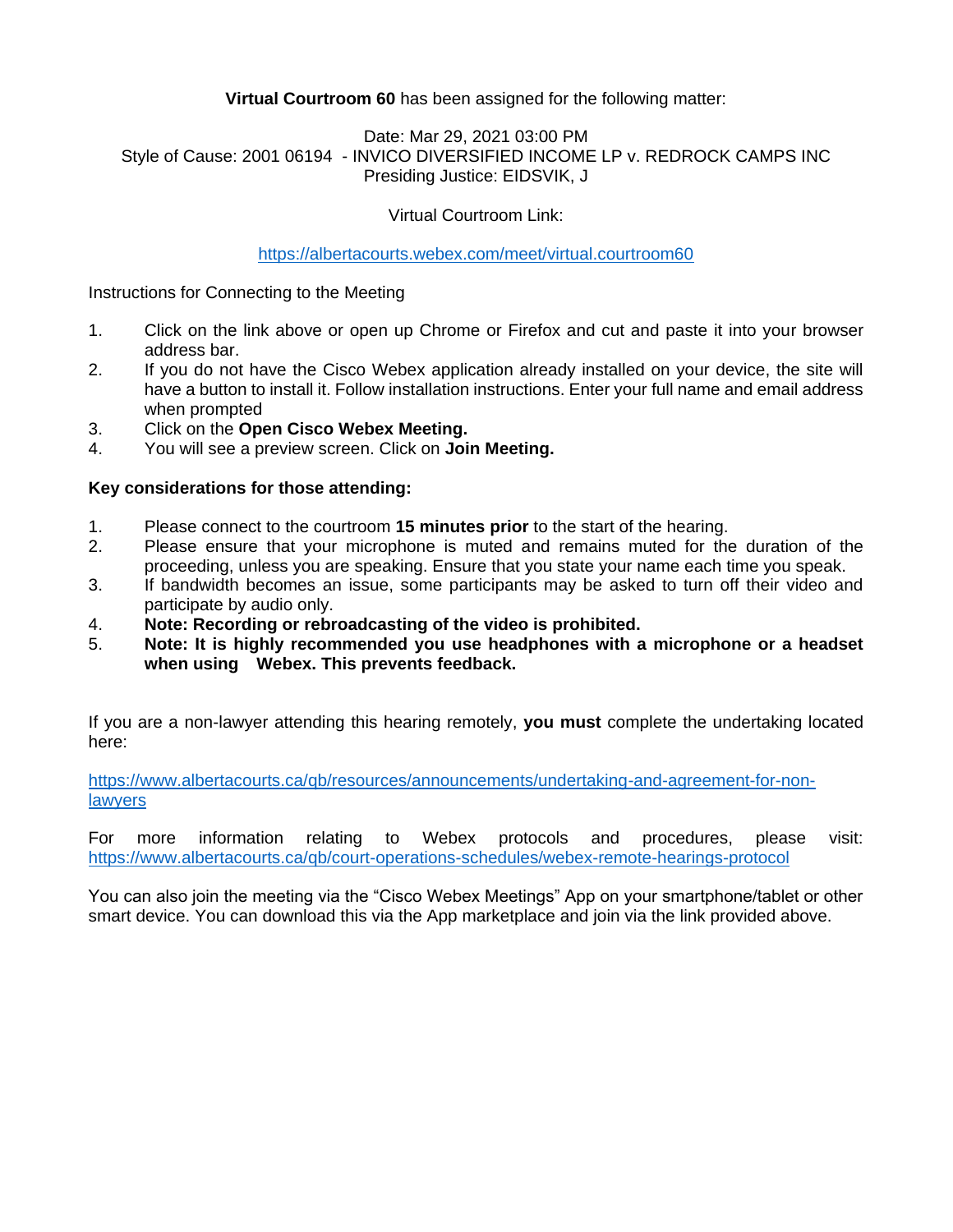# **SCHEDULE "A"** [Stay Extension Order]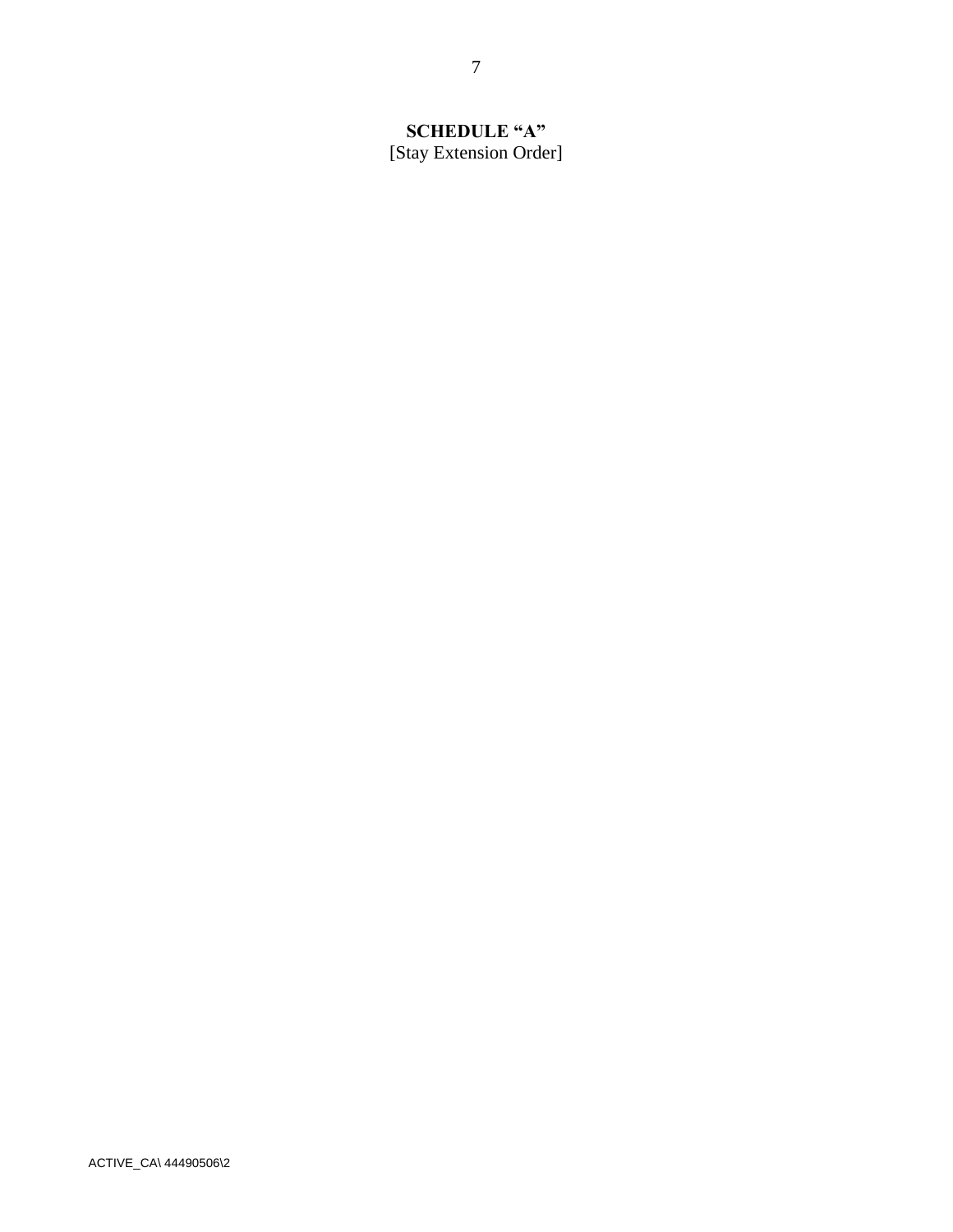**Order** Rule 9.1

Clerk's Stamp

### COURT FILE NO. 2001-06194

### COURT COURT OF QUEEN'S BENCH OF ALBERTA

JUDICIAL CENTRE CALGARY

IN THE MATTER OF THE *COMPANIES' CREDITORS ARRANGEMENT ACT*, RSC 1985, c C-36, as amended

AND IN THE MATTER OF THE COMPROMISE OR ARRANGEMENT OF REDROCK CAMPS INC., SOCKEYE ENTERPRISES INC., SWEETWATER HOSPITALITY INC. and BALDR CONSTRUCTION MANAGEMENT INC.

APPLICANTS INVICO DIVERSIFIED INCOME LP and INVICO TRADE CAPITAL LP

### DOCUMENT **STAY EXTENSION ORDER**

| <b>ADDRESS FOR</b>    |                     | <b>Gowling WLG (Canada) LLP</b>               |  |
|-----------------------|---------------------|-----------------------------------------------|--|
| <b>SERVICE AND</b>    |                     | 1600, $421 - 7$ <sup>th</sup> Avenue SW       |  |
| <b>CONTACT</b>        | Calgary, AB T2P 4K9 |                                               |  |
| <b>INFORMATION OF</b> | Attn:               | Tom Cumming/Caireen E. Hanert/Stephen Kroeger |  |
| <b>PARTY FILING</b>   |                     |                                               |  |
| THIS DOCUMENT         | Phone:              | 403.298.1938/403.298.1992/403.298.1018        |  |
|                       | Fax:                | 403.263.9193                                  |  |
|                       | File No.: A163844   |                                               |  |

**DATE ON WHICH ORDER WAS PRONOUNCED:** March 29, 2021

**LOCATION AT WHICH ORDER WAS MADE:** Calgary Court House

**NAME OF JUSTICE WHO MADE THIS ORDER:** Honourable Justice K.M. Eidsvik

**UPON THE APPLICATION** of Invico Diversified Income LP and Invico Trade Capital LP (collectively, the "**Applicants**"); **AND UPON** having read the Application and the Affidavit of David Hawkins affirmed March 25, 2021 (the "**Hawkins Affidavit**"), filed; **AND UPON** reading the ● Report of BDO Canada Limited in its capacity as Monitor (the "**● Report**"), filed March ●, 2021; **AND UPON** hearing the submissions of counsel for the Applicants, counsel for the Monitor and those other parties present; **IT IS HEREBY ORDERED THAT:**